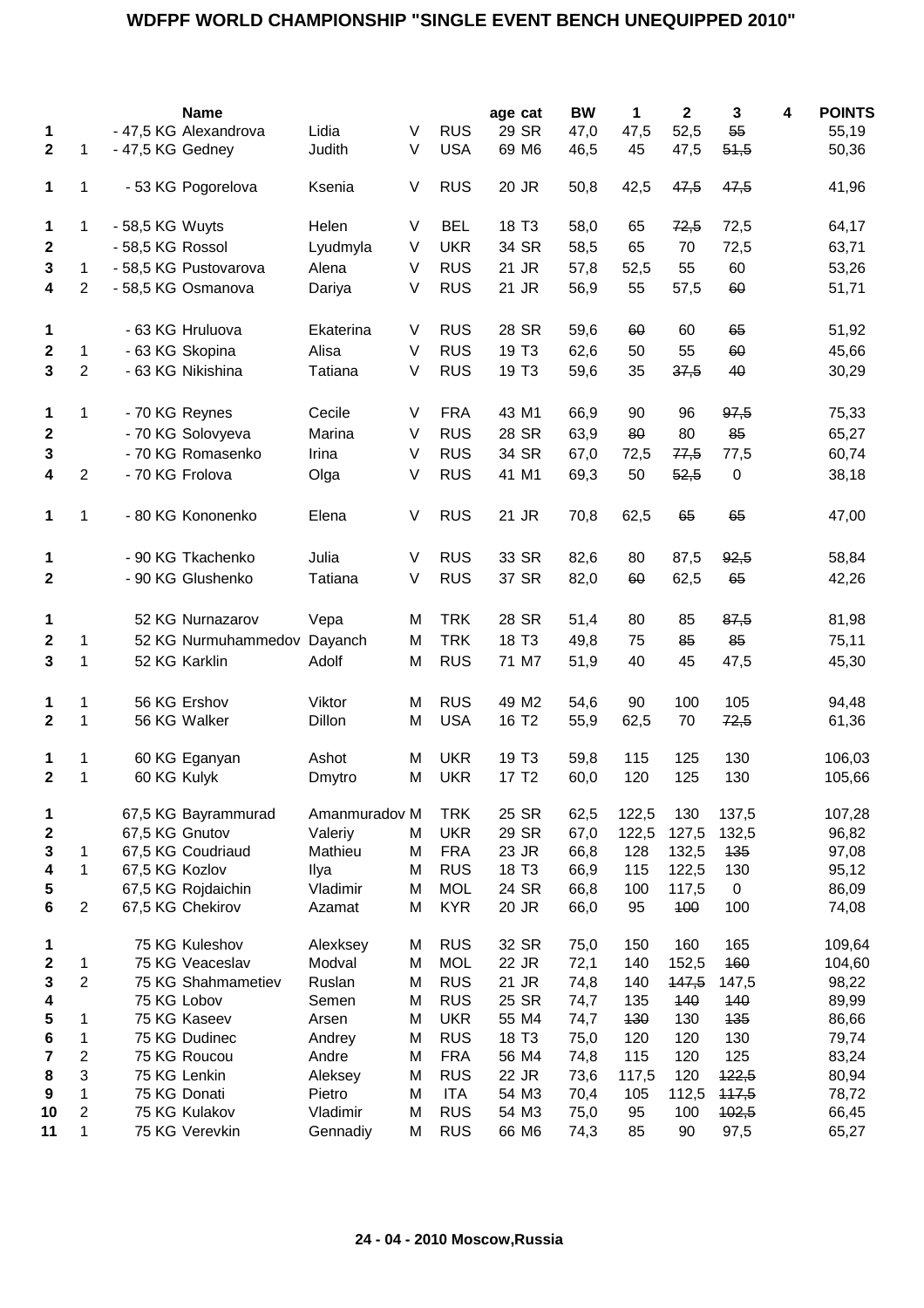## **WDFPF WORLD CHAMPIONSHIP "SINGLE EVENT BENCH UNEQUIPPED 2010"**

|                  |                         |                 | <b>Name</b>          |           |   |            | age cat           | BW   | 1     | 2     | 3         | 4   | <b>POINTS</b> |
|------------------|-------------------------|-----------------|----------------------|-----------|---|------------|-------------------|------|-------|-------|-----------|-----|---------------|
| 1                |                         | 82,5 KG Kramer  |                      | Pawel     | M | <b>ENG</b> | 33 SR             | 79,9 | 167,5 | 172,5 | 175       |     | 110,86        |
| $\boldsymbol{2}$ |                         |                 | 82,5 KG Klymenko     | Yuriy     | M | <b>UKR</b> | 28 SR             | 80,7 | 160   | 165   | 470       |     | 103,79        |
| 3                |                         | 82,5 KG Jitari  |                      | Nicolae   | M | <b>MOL</b> | 29 SR             | 82,5 | 155   | 160   | 160       |     | 99,09         |
| 4                | 1                       | 82,5 KG Pulin   |                      | Vitaliy   | M | <b>UKR</b> | 40 M1             | 82,3 | 140   | 147,5 | 152,5     |     | 91,49         |
| 5                | 1                       | 82,5 KG Klecko  |                      | Egor      | M | <b>RUS</b> | 18 T <sub>3</sub> | 80,6 | 140   | 445   | 145       |     | 91,28         |
| 6                |                         |                 | 82,5 KG Lo Porto     | Francesco | M | <b>ITA</b> | 29 SR             | 78,3 | 137,5 | 142,5 | 145       |     | 91,63         |
| 7                | 1                       |                 | 82,5 KG Anuchin      | Ivan      | M | <b>RUN</b> | 20 JR             | 81,1 | 130   | 140   | 142,5     |     | 89,32         |
| 8                |                         |                 | 82,5 KG Niovozhilov  | Vadim     | M | <b>RUS</b> | 30 SR             | 81,2 | 137,5 | 140   | 142,5     |     | 89,23         |
| $\boldsymbol{9}$ |                         |                 | 82,5 KG Bogomolov    | Dmitiy    | M | <b>RUS</b> | 34 SR             | 81,0 | 440   | 140   | 155       |     | 87,82         |
| 10               | 1                       |                 | 82,5 KG Conway       | Gary      | M | <b>ENG</b> | 54 M3             | 79,8 | 132,5 | 137,5 | 140       |     | 87,19         |
| 11               |                         | 82,5 KG Gutu    |                      | Andreï    | M | <b>MOL</b> | 29 SR             | 82,1 | 140   | 147,5 | 447,5     |     | 87,00         |
| 12               | 1                       |                 | 82,5 KG Kondratyev   | Mikhaylo  | M | <b>UKR</b> | 57 M4             | 80,9 | 132,5 | 135   | 137,5     |     | 86,34         |
| 13               |                         | 82,5 KG Mitchel |                      | Jonny     | M | <b>ENG</b> | 24 SR             | 80,3 | 130   | 135   | 140       |     | 85,21         |
| 14               | 2                       |                 | 82,5 KG Antonov      | Sergey    | M | <b>RUS</b> | 41 M1             | 81,1 | 120   | 130   | 135       |     | 81,48         |
| 15               | 1                       |                 | 82,5 KG Loveckiy     | Vitaliy   | M | <b>RUS</b> | 17 T <sub>2</sub> | 79,9 | 115   | 117,5 | 120       |     | 76,02         |
| 16               | 2                       | 82,5 KG Rozov   |                      | Andrey    | M | <b>RUS</b> | 21 JR             | 81,3 | 110   | 115   | 120       |     | 75,08         |
| 17               | $\overline{c}$          |                 | 82,5 KG Bogachev     | Nikolay   | M | <b>RUS</b> | 55 M4             | 82,2 | 105   | 110   | 115       |     | 68,30         |
| 18               | 1                       |                 | 82,5 KG Sannikov     | Vladislav | M | <b>RUS</b> | 71 M7             | 78,1 | 87,5  | 92,5  | 97,5      |     | 59,59         |
| out              |                         |                 | 82,5 KG Macaluso     | Paolo     | M | <b>ITA</b> | 38 SR             | 80,2 | 140   | 140   | 140       |     | 0,00          |
| 1                |                         |                 | 90 KG Golubev        | Roman     | M | <b>RUS</b> | 26 SR             | 89,5 | 195   | 205   | 207,5     |     | 120,40        |
| $\boldsymbol{2}$ |                         |                 | 90 KG Bondarenko     | Rostyslav | M | <b>UKR</b> | 37 SR             | 89,6 | 170   | 180   | 182,5     |     | 105,64        |
| $\mathbf{3}$     |                         |                 | 90 KG Madison        | Ronald    | M | <b>USA</b> | 35 SR             | 88,1 | 175   | 195   | 205       |     | 103,78        |
| 4                |                         |                 | 90 KG Makovetskiy    | Vitaliy   | M | <b>RUS</b> | 26 SR             | 88,0 | 170   | 170   | 472,5     |     | 100,90        |
| 5                | 1                       |                 | 90 KG Ravasi         | Andrea    | M | <b>ITA</b> | 42 M1             | 89,5 | 160   | 170   | 175       |     | 99,84         |
| 6                |                         |                 | 90 KG Ivanchenko     | Igor      | M | <b>UKR</b> | 34 SR             | 89,2 | 167,5 | 177,5 | 180       |     | 98,57         |
| 7                | 1                       |                 | 90 KG Nikolaevskiy   | Dmitriy   | M | <b>RUS</b> | 20 JR             | 88,5 | 155   | 160   | 162,5     |     | 94,62         |
| 8                |                         |                 | 90 KG Petrenko       | Ruslan    | M | <b>UKR</b> | 35 SR             | 89,4 | 160   | 165   | 165       |     | 94,03         |
| 9                | $\overline{c}$          |                 | 90 KG Camdessouscens | Julien    | M | <b>FRA</b> | 23 JR             | 84,0 | 140   | 145   | 150       |     | 91,76         |
| 10               | 1                       |                 | 90 KG Jachim         | John      | M | <b>USA</b> | 47 M2             | 88,5 | 142,5 | 147,5 | 0         |     | 87,23         |
| 11               | 1                       |                 | 90 KG Nagachevskiy   | Oleg      | M | <b>UKR</b> | 50 M3             | 87,7 | 135   | 142,5 | 142,5     |     | 84,74         |
| 12               | 2                       |                 | 90 KG Volokitin      | Vladimir  | M | <b>RUS</b> | 43 M1             | 89,2 | 130   | 140   | 145       |     | 82,39         |
| 13               | 3                       |                 | 90 KG Budisteanu     | Vadim     | M | <b>MOL</b> | 20 JR             | 89,6 | 135   | 142,5 | 442,5     |     | 79,23         |
| 14               | 1                       |                 | 90 KG Safronov       | Ivan      | M | <b>RUS</b> | 16 T <sub>2</sub> | 86,9 | 120   | 427,5 | 127,5     | 133 | 76,27         |
| 15               |                         |                 | 90 KG Tempest        | Dave      | M | <b>ENG</b> | 37 SR             | 88,1 | 120   | 125   | 130       |     | 74,13         |
| 16               | 1                       |                 | 90 KG Tverdovskiy    | Evgeniy   | M | <b>RUS</b> | 60 M <sub>5</sub> | 90,0 | 80    | 87,5  | 92,5      |     | 51,21         |
| 1                |                         |                 | 100 KG Kaydan        | Maxim     | M | <b>UKR</b> | 24 SR             | 96,2 | 182,5 | 187,5 | 192,5     |     | 108,61        |
| 2                |                         |                 | 100 KG Romasenko     | Nikolay   | M | <b>RUS</b> | 36 SR             | 99,2 | 182,5 | 187,5 | 190       |     | 105,64        |
| 3                |                         |                 | 100 KG Kosobrodov    | Volodymyr | M | <b>UKR</b> | 31 SR             | 96,1 | 167,5 | 475   | 175       |     | 94,55         |
| 4                | 1                       |                 | 100 KG Fedorov       | Alexey    | M | <b>RUS</b> | 41 M1             | 96,2 | 160   | 165   | 470       |     | 93,09         |
| 5                | 1                       |                 | 100 KG Mazanovych    | Andriy    | M | <b>UKR</b> | 22 JR             | 92,0 | 150   | 160   | 167,5     |     | 92,46         |
| 6                | $\overline{\mathbf{c}}$ |                 | 100 KG Simeon        | Oliver    | M | <b>FRA</b> | 41 M1             | 99,9 | 160   | 160   | 165       |     | 88,69         |
| 7                | 1                       |                 | 100 KG Danielyan     | Sergey    | M | <b>RUS</b> | 51 M3             | 99,8 | 150   | 155   | 160       |     | 85,95         |
| 8                | 3                       |                 | 100 KG Gorkov        | Alexey    | M | <b>RUS</b> | 41 M1             | 97,6 | 140   | 147,5 | 152,5     |     | 85,43         |
| 9                | $\mathbf 1$             |                 | 100 KG Chygyrynskyy  | Volodymyr | M | <b>UKR</b> | 47 M2             | 94,7 | 127,5 | 135   | 140       |     | 79,63         |
| 10               | $\boldsymbol{2}$        |                 | 100 KG Mishustin     | Alexander | M | <b>RUS</b> | 45 M2             | 94,8 | 125   | 135   | 140       |     | 76,75         |
| 11               | $\mathbf 1$             |                 | 100 KG Babenkov      | Yuri      | M | <b>RUS</b> | 55 M4             | 99,1 | 130   | 140   | $\pmb{0}$ |     | 72,32         |
| 12               | $\overline{c}$          |                 | 100 KG Evsutkin      | Alexander | M | <b>RUS</b> | 22 JR             | 93,8 | 120   | 125   | 130       |     | 71,46         |
| 13               | 1                       |                 | 100 KG Alymov        | Ruslan    | M | <b>UKR</b> | 17 T <sub>2</sub> | 98,8 | 125   | 132,5 | 132,5     |     | 69,63         |
| 14               | 1                       |                 | 100 KG Balakirev     | Vladimir  | M | <b>UKR</b> | 62 M <sub>5</sub> | 99,8 | 115   | 120   | 125       |     | 66,54         |